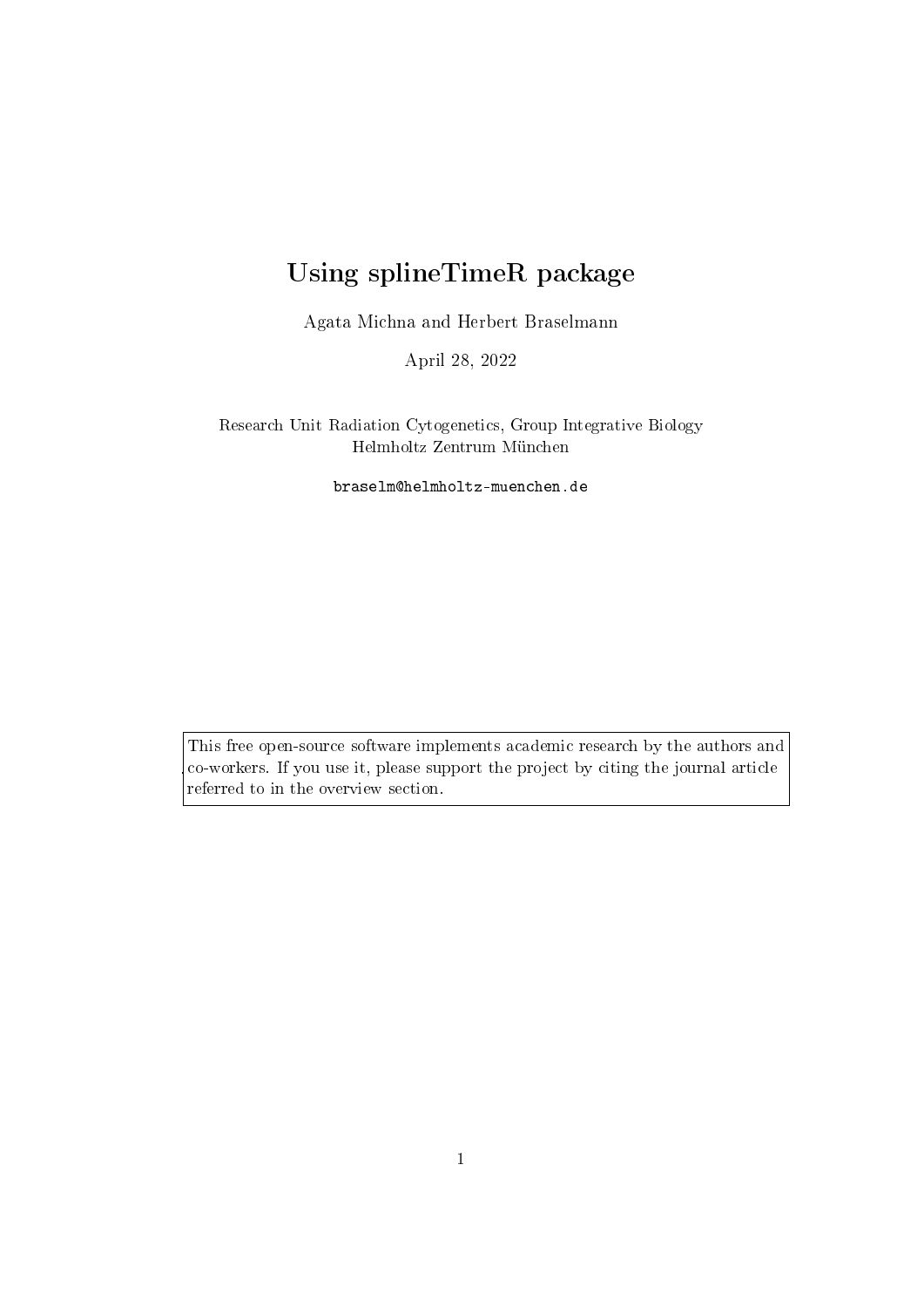## Contents

|                | Overview                                                                                                                                                                                                                            | $\mathbf 2$    |  |  |  |
|----------------|-------------------------------------------------------------------------------------------------------------------------------------------------------------------------------------------------------------------------------------|----------------|--|--|--|
| $\overline{2}$ | Data preparation                                                                                                                                                                                                                    |                |  |  |  |
|                | 2.1                                                                                                                                                                                                                                 | 3              |  |  |  |
|                | $2.2\,$                                                                                                                                                                                                                             | 3              |  |  |  |
|                | 3 Time-course data differential expression analysis                                                                                                                                                                                 |                |  |  |  |
|                | Model and model parameters in the contract of the set of the set of the set of the set of the set of the set of the set of the set of the set of the set of the set of the set of the set of the set of the set of the set of<br>31 | $\overline{4}$ |  |  |  |
|                | 3.2<br>Statistical methods and description of output table                                                                                                                                                                          | $-4$           |  |  |  |
| 4              | Visualization of time-course data with natural cubic spline<br>6<br>regression model                                                                                                                                                |                |  |  |  |
| 5              | Pathway enrichment analysis                                                                                                                                                                                                         |                |  |  |  |
| 6              | Gene association network reconstruction of time-course data                                                                                                                                                                         | 8              |  |  |  |
|                | Scale-free properties of a network                                                                                                                                                                                                  |                |  |  |  |

# <span id="page-1-0"></span>1 Overview

This package provides functions for differential gene expression analysis of time-course gene expression data, pathway enrichment analysis and time dependent gene regulatory network reconstruction. The functions in this package gather and simplify the usage of other Bioconductor packages and R-functions.

A natural cubic spline regression model for an experimental two-way designs with one treatment factor and time as continuous variable is fitted to the experimental time-course data. Two treatment groups (e.g. control and treated) have to be provided. Time dependent expression data must be available for each group. Parameters of fitted spline regression models are used to define differentially expressed over time genes. Those genes may further be used for pathway enrichment analysis and/or the reconstruction of time dependent gene regulatory association networks. The workflow implemented in this package is explained and discussed in detail in [Michna et al.](#page-13-0) [\(2016\)](#page-13-0). Expression microarray data generated in our laboratory are are available from the ArrayExpress database (accession number E-MTAB-4829).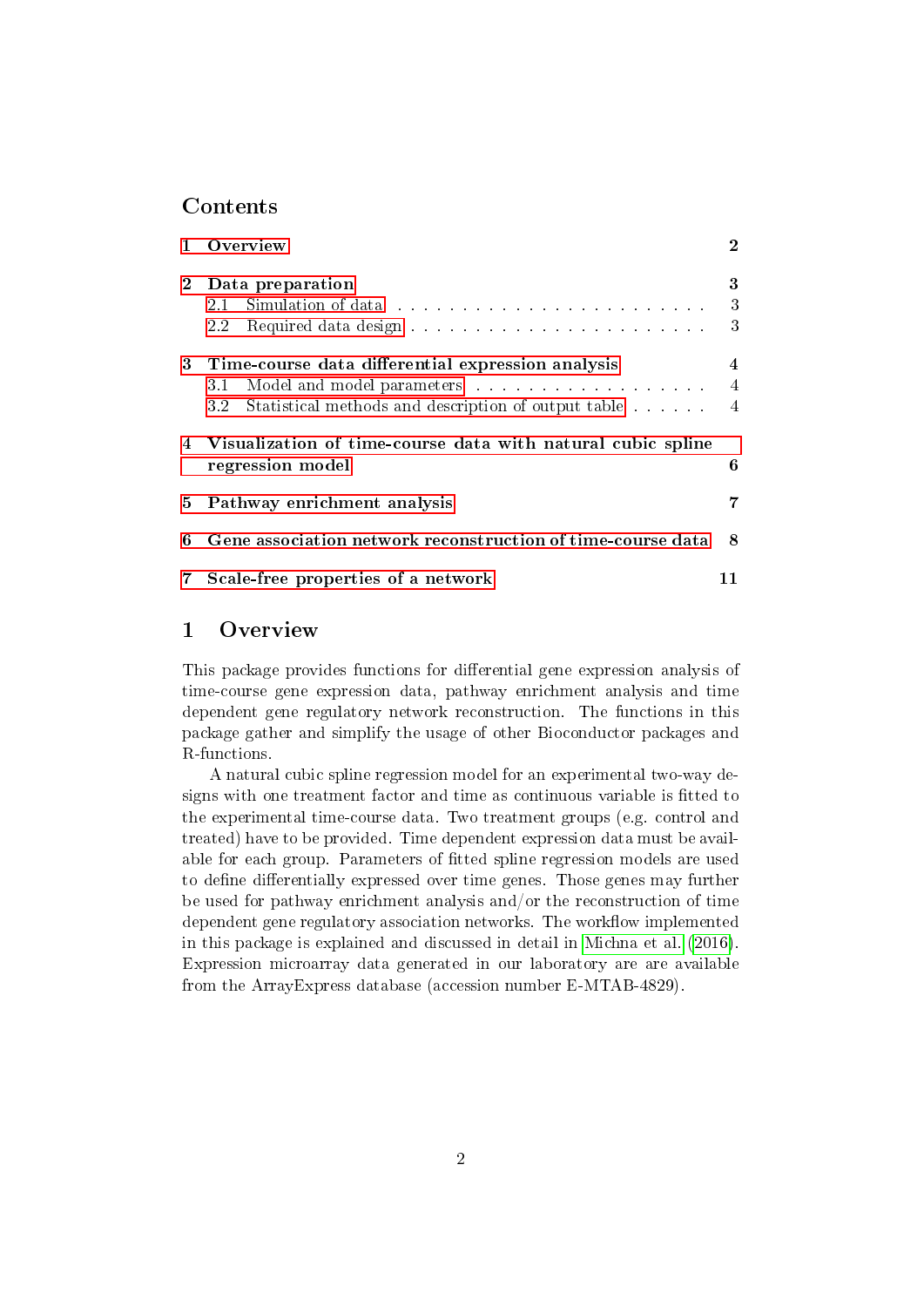# <span id="page-2-0"></span>2 Data preparation

#### <span id="page-2-1"></span>2.1 Simulation of data

Two simulated gene expression data sets, generated with the open-source simulator GeneNetWeaver (GNW), are included in this package and serve as test data to demonstrate the usage of the functions (Schaffter et al., 2011; [Marbach et al., 2009\)](#page-13-2). The *in silico* expression data were simulated based on the network structure of a 2000-gene sub-network from the Reactome functional interaction network [\(Reactome project,](#page-13-3) [http://www.reactome.org/\)](http://www.reactome.org/). The sub-network was converted to a dynamical network model without autoregulatory interactions (self-loops). The data were simulated based on the "ODEs" model. Two types of time-series experiments were chosen: "Time Series as in DREAM4" and "Multifactorial". Gene expression data were simulated for 48 time points after perturbations. For more details see GNW User Manual (Schaffter et al., 2010, [http://gnw.sourceforge.net\)](http://gnw.sourceforge.net).

The names of "Time Series as in DREAM4" and "Multifactorial" simulation experiments were changed to "T1" and "T2", respectively. From the generated data sets, eight time points are provided (1, 4, 8, 16, 24, 32, 40 and 48). The numbers correspond to the same time units after perturbation (e.g. minutes, hours, days, ect.). Replicates for both time-course experiments were generated by the addition of the normally distributed random errors with a standard deviation of 0.05 to the expression values for each time point. Subsequently, the entire dataset was normalized between 0 and 1.

#### <span id="page-2-2"></span>2.2 Required data design

Gene expression data must be provided as a Biobase object of class ExpressionSet. ExpressionSet objects are capable of storing log-ratios or log-values of expressions from multiple microarrays as well as feature data and phenotypic data of the samples. Functions included in this R-package require phenotypic data in the ExpressionSet with three columns named SampleName, Time and Treatment. Two types of treatments (e.g. control and treated) have to be specified. This defines groups to compare. Optionally Replicate or any other column can be added. If the Replicate column is not present, all samples are considered as single replicates.

Replicates are not required. The time points for compared treatment groups should be identical. Visualisation of results is demonstrated using simulated data (TCsimData).

```
> library(splineTimeR)
```

```
> data(TCsimData)
```
> head(pData(TCsimData),8)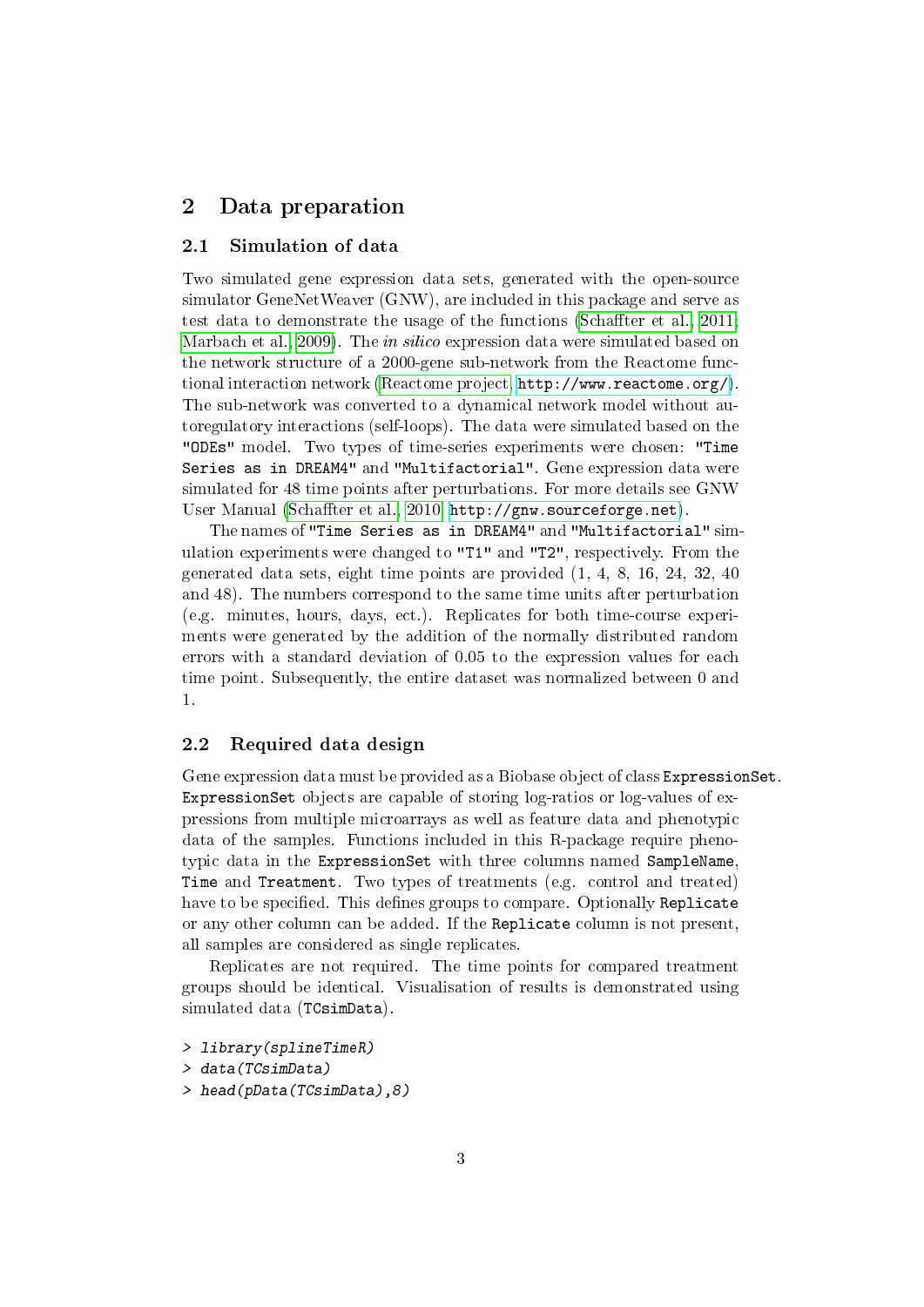|   | SampleName Time Treatment Replicate |    |     |   |
|---|-------------------------------------|----|-----|---|
| 1 | $T1_1_A$                            |    | Τ1  | A |
| 2 | $T1_4_A$                            | 4  | Τ1  | A |
| З | $T1_8_A$                            | 8  | Τ1  | А |
| 4 | $T1_16_A$                           | 16 | Τ1  | А |
| 5 | $T1_24_A$                           | 24 | Τ1  | А |
| 6 | $T1_32_A$                           | 32 | T1. | А |
|   | $T1_40_A$                           | 40 | Τ1  | А |
| 8 | $T1_48_A$                           | 48 | Т1  |   |

# <span id="page-3-0"></span>3 Time-course data differential expression analysis

#### <span id="page-3-1"></span>3.1 Model and model parameters

To simulate a non-linear behaviour of gene expression over time a temporal trend using a natural cubic spline regression is fitted to the measured data points. The function splineDiffExprs compares the time dependent behaviour of genes in two different groups.

The mathematical model of natural cubic spline regression is defined by:

$$
y = y(t, x) = b_0 + b_1 B_1(t - t_0) + b_2 B_2(t - t_0) + \dots + b_m B_m(t - t_0) ++ x(d_0 + d_1 B_1(t - t_0) + d_2 B_2(t - t_0) + \dots + d_m B_m(t - t_0))
$$
 (1)

where  $b_1, b_2, ..., b_m$  are the spline coefficients in the reference group (e.g. control group) and  $d_1, d_2, ..., d_m$  are differential spline coefficients for the compared group (e.g. treated group).  $B_1(t - t_0)$ ,  $B_2(t - t_0)$ , ...,  $B_m(t - t_0)$ are spline base functions and  $t_0$  is the time of the first measurement. For  $x = 0, y = y_{reference}$  and for  $x = 1, y = y_{compared}$ .

Dependent on the data type and the number of measured time points, user has to define the number of degrees of freedom df. Choosing effective degrees of freedom in range 3-5 is reasonable.

## <span id="page-3-2"></span>3.2 Statistical methods and description of output table

Time dependent differential expression of a gene is determined by the application of empirical Bayes moderate F-statistics on the differences of coefficient values of the fitted natural cubic spline regression models for the same gene in the two compared treatment groups [\(Smyth, 2004\)](#page-13-5). In other words, comparing the coefficient values of the fitted splines in both groups allows the detection of differences in the shape of the curves, which represent the gene expressions changes over time.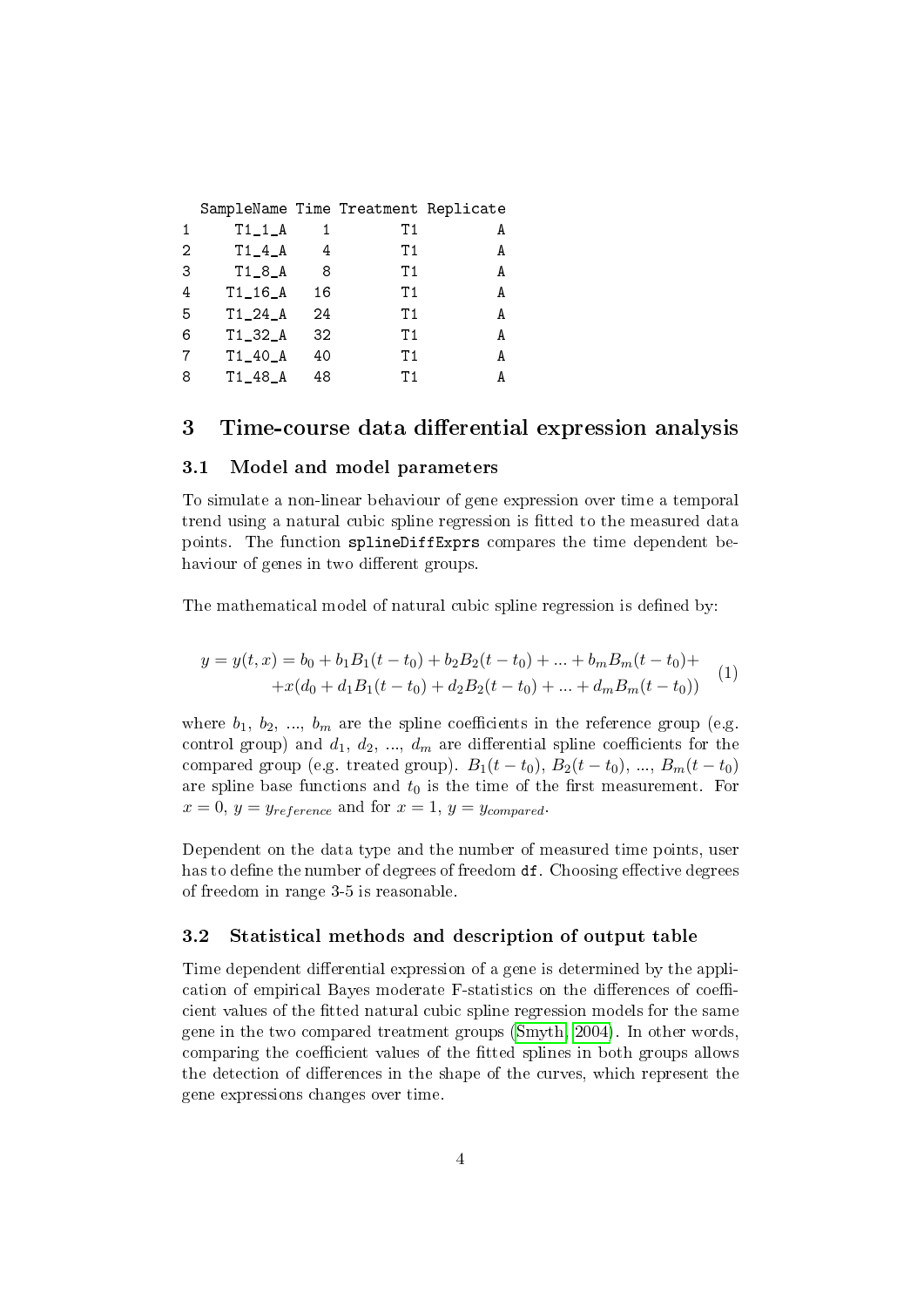The reference parameter specify which treatent group should be considered as reference. The intercept defines, which coefficients are considered for the statistical analysis. Two options are possible. If intercept=TRUE, the F-test includes all parameters, i.e shape parameters and intercept at the first given time point. If intercept=FALSE, only shape parameters are considered.

The cutoff.adj.pVal input parameter defines the Benjamini-Hochberg adjusted p-value cut-off for genes to be considered as differentially expressed. The splineDiffExprs function generates a output table, where the first columns contain all feature data of the ExpressionSet object (fData(eSetObject)), if any feature data were defined. Otherwise, only one column row IDs, containing the row names is created. The  $b_0, b_1, \ldots, b_m$  coefficients correspond to the reference model parameters. The  $d_0, d_1, ..., d_m$  coefficients represent the differences between the reference model parameters and the model parameters in the compared group. AveExprs refers to the average log2-expression for a probe (representing a gene) over all arrays. The F column contains moderate F-statistics, P.Value raw p-value and adj.P.Value Benjamini-Hochberg adjusted p-value.

```
> diffExprs <- splineDiffExprs(eSetObject = TCsimData, df = 3,
+ cutoff.adj.pVal = 0.01, reference = "T1",
+ intercept = TRUE)
                  -------------------------------------------------
Differential analysis done for df = 3 and adj.P.Va1 \le 0.01Number of differentially expressed genes: 952
> head(diffExprs, 3)
     row_IDs b_0 b_1 b_2 b_3 d_0
BRAF BRAF 0.2248186 -0.06672491 -0.11466685 -0.01113329 0.04537218
EEF2 EEF2 0.1662325 0.03093095 0.02415684 0.05805703 0.04218390
OR5W2 OR5W2 0.5600514 -0.11141556 -0.26764248 0.13582290 0.10798569
           d_1 d_2 d_3 AveExpr F P.Value
BRAF 0.09884069 0.32667028 0.1362235 0.2616200 100.47655 8.552316e-19
EEF2 0.03907564 0.36776057 0.1663112 0.2632523 75.34076 8.442937e-17
OR5W2 0.29355341 0.08948516 -0.1577280 0.5454758 71.98754 1.723753e-16
        adj.P.Val
BRAF 1.710463e-15
EEF2 8.442937e-14
OR5W2 1.149169e-13
```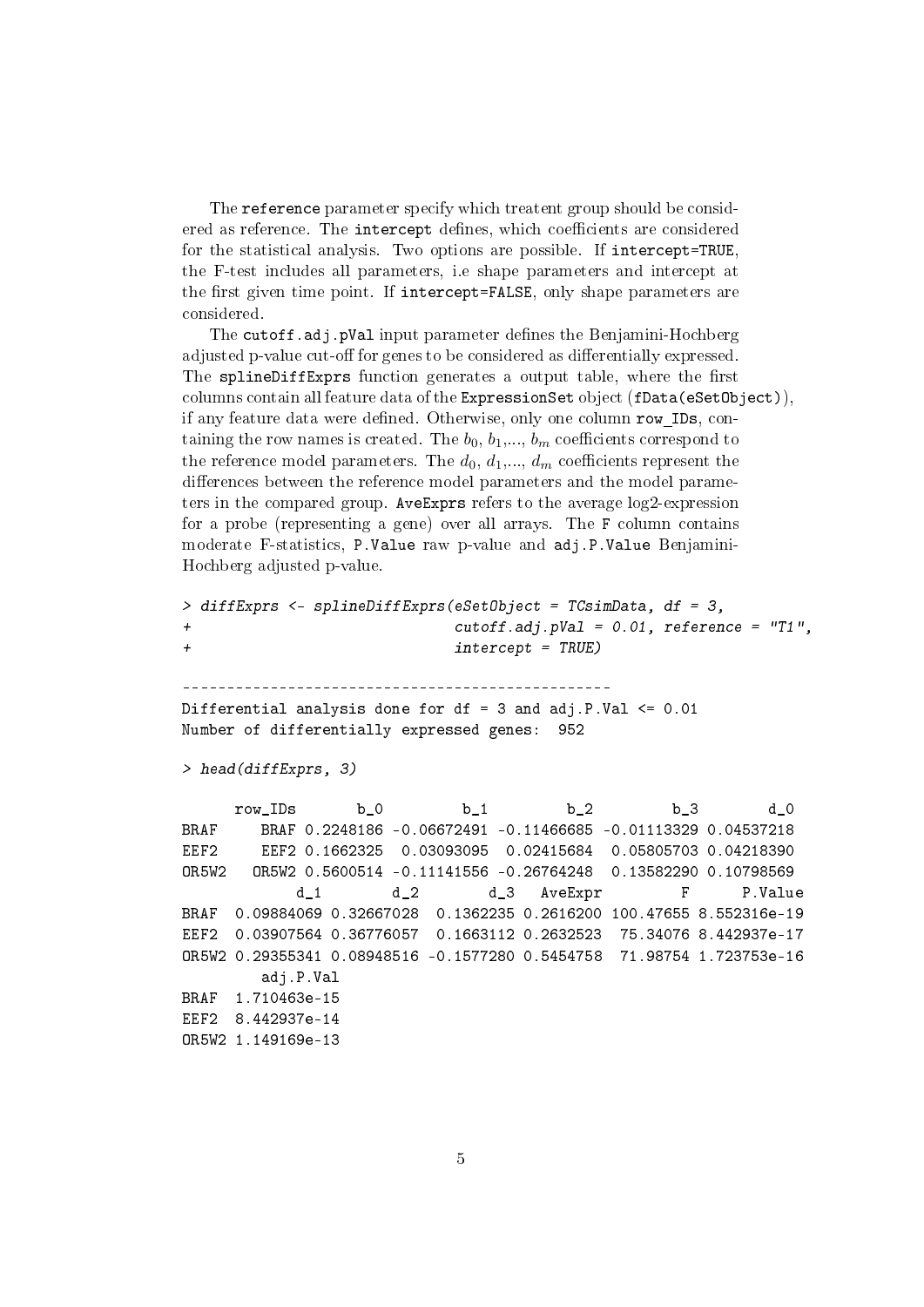# <span id="page-5-0"></span>4 Visualization of time-course data with natural cubic spline regression model

The splinePlot function visualises the time dependent behaviour of genes in two treatment groups. The natural cubic spline regression curves fitted to discrete, time dependent expression data are plotted. One plot shows two curves - representing the reference group and the compared group, respectively. Reference group is specified by reference parameter. User can decide which genes to plot by setting toPlot input parameter, otherwise all genes included in ExpressionSet object are plotted. Defined genes to plot have to be included in ExpressionSet object. The plots are saved in a .pdf file.

```
> splinePlot(eSetObject = TCsimData, df = 3,
+ reference = "T1", toPlot = c("EEF2","OR5W2"))
Log of function splinePlot
            --------------------------
Header of design matrix used for model fit:
[1] "(Intercept)" "d_T2" "b_1" "b_2" "b_3"
[6] "d_T2:b_1" "d_T2:b_2" "d_T2:b_3"
Model coefficient names:
[1] "(Intercept)" "d_T2" "b_1" "b_2" "b_3"
[6] "d_T2:b_1" "d_T2:b_2" "d_T2:b_3"
```
pdf-filename for plot: plots\_df3\_spline.pdf



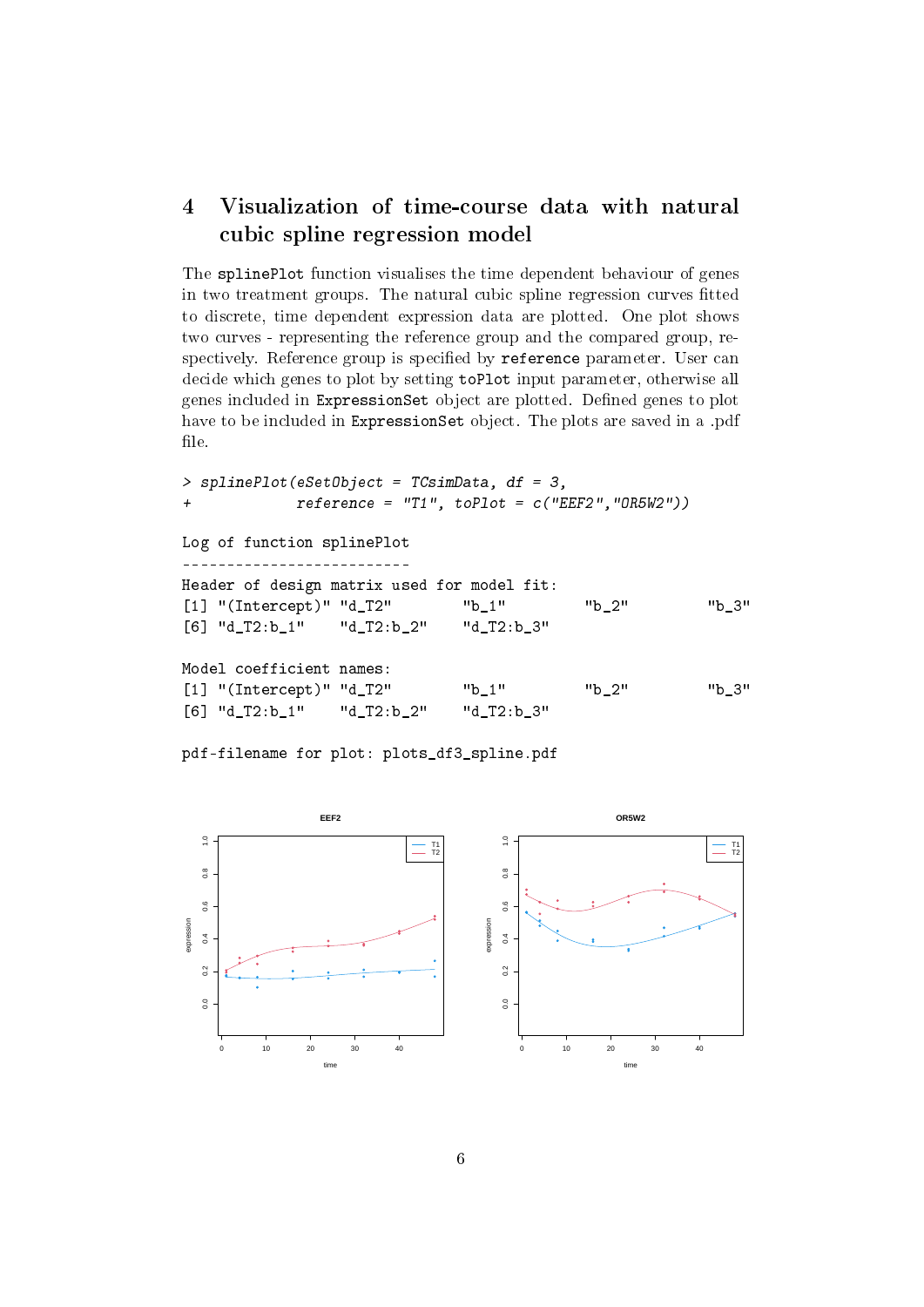# <span id="page-6-0"></span>5 Pathway enrichment analysis

The pathEnrich function performs a pathway enrichment analysis of defined genes (geneList). Collection of curated gene sets (geneSets) representing metabolic and signaling pathways has to be downloaded from a database of interest in Gene Matrix Transposed file format  $(*.gmt)$ , where each gene set is described by a pathway name, a description, and the genes in the gene set. Two examples are shown bellow to demonstrate how to define geneSets object.

The variable universe represents a total number of genes that were probed in the initial experiment, e.g. the number of all genes on a microarray. If universe is not defined, universe is the number of all genes that can be mapped to any pathways in the chosen database.

The result table contains the name of the enriched pathway (pathway), the gene set description (description), the total number of genes in the pathway (genes in pathway), the number of matched genes from the given gene set (matches), the percentage of matched genes referred to the total number of known genes in the pathway (% match), the p-value (pValue), Benjamini-Hochberg adjucted p-value (adj.pValue), and a list of genes that are part of the pathway (overlap). Statistical significance was determined by hypergeometric test (Fisher's exact test).

Gene names for pathway enrichment must be provided in HGNC-approved gene nomenclature, otherwise the genes are not included in the analysis. Simulated time-course expression data were derived from Reactome functional interaction network containing 6536 unique identifiers (nodes), meaning that in our experiment universe is equal to 6536.

Example 1 - gene sets from the Molecular Signatures Database (MSigDB collections), <http://www.broadinstitute.org/gsea/msigdb/collections.jsp> [\(Subramanian et al., 2005\)](#page-14-0)

```
> ## Not run
> ## Download .gmt file 'c2.all.v5.0.symbols.gmt' (all curated gene sets,
> ## gene symbols) from the Broad,
> ## http://www.broad.mit.edu/gsea/downloads.jsp#msigdb, then
> geneSets <- getGmt("/path/to/c2.all.v5.0.symbols.gmt")
> ## load ExpressionSet object containing simulated time-course data
> data(TCsimData)
> ## check for differentially expressed genes
> diffExprs <- splineDiffExprs(eSetObject = TCsimData, df = 3,
                               cutoff.addj.pVal = 0.01, reference = "T1")> ## use differentially expressed genes for pathway enrichment analysis
> enrichPath <- pathEnrich(geneList = rownames(diffExprs), geneSets = geneSets,
                           universe = 6536)
```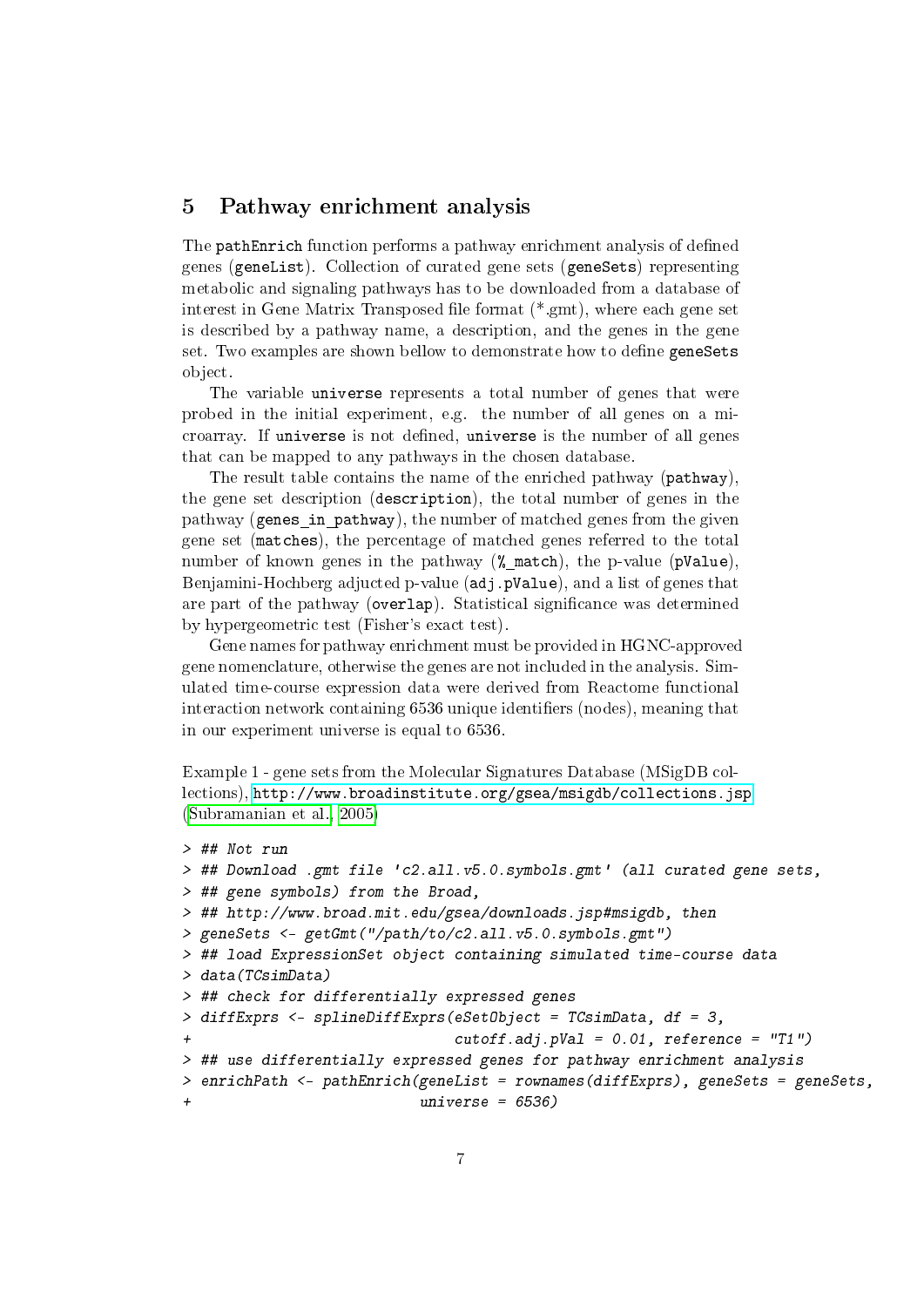```
> ## End(Not run)
```
Example 2 - gene sets from the Reactome Pathway Database, [http://www.](http://www.reactome.org/pages/download-data/) [reactome.org/pages/download-data/](http://www.reactome.org/pages/download-data/) [\(Croft et al., 2014\)](#page-13-6)

```
> ## Not run
> ## Download and unzip .gmt.zip file 'ReactomePathways.gmt.zip'
> ## ("Reactome Pathways Gene Set" under "Specialized data formats") from
> ## the Reactome website http://www.reactome.org/pages/download-data/, then
> geneSets <- getGmt("/path/to/ReactomePathways.gmt")
> data(TCsimData)
> diffExprs <- splineDiffExprs(eSetObject = TCsimData, df = 3,
+ cutoff.adj.pVal = 0.01, reference = "T1")
> enrichPath <- pathEnrich(geneList = rownames(diffExprs), geneSets = geneSets,
+ universe = 6536)
> ## End(Not run)
```
# <span id="page-7-0"></span>6 Gene association network reconstruction of timecourse data

The splineNetRecon function reconstructs gene association networks from time-course data. Based on given ExpressionSet object, longitudinal data object is created. Subsequantly the function estimates edges using partial correlation method with shrinkage approach applying ggm.estimate.pcor and network.test.edges functions. As a result an object or list of object of class igraph is created.

Gene association network reconstruction is done for a selected type of Treatment. This allows to identify regulatory associations between genes under a certain condition (treatment). First, a longitudinal data object of the gene expression data with possible replicates is created. This object is used to estimate the partial correlation with the selected shrinkage method (dynamic or static) with the ggm.estimate.pcor function (for details see ggm.estimate.pcor function help). Finally, the the network.test.edges function estimates the probabilities for all possible edges and lists them in descending order (for details see network.test.edges help).

An object or list of objects of class igraph with all edges that exceeded the probability-cutoff (cutoff.ggm) is returned. If more than one value for cutoff.ggm is defined than function returns a list of objects of class igraph for each defined cutoff.ggm value. Otherwise a single object of class igraph with one selected probability is returned.

For one defined cut-off: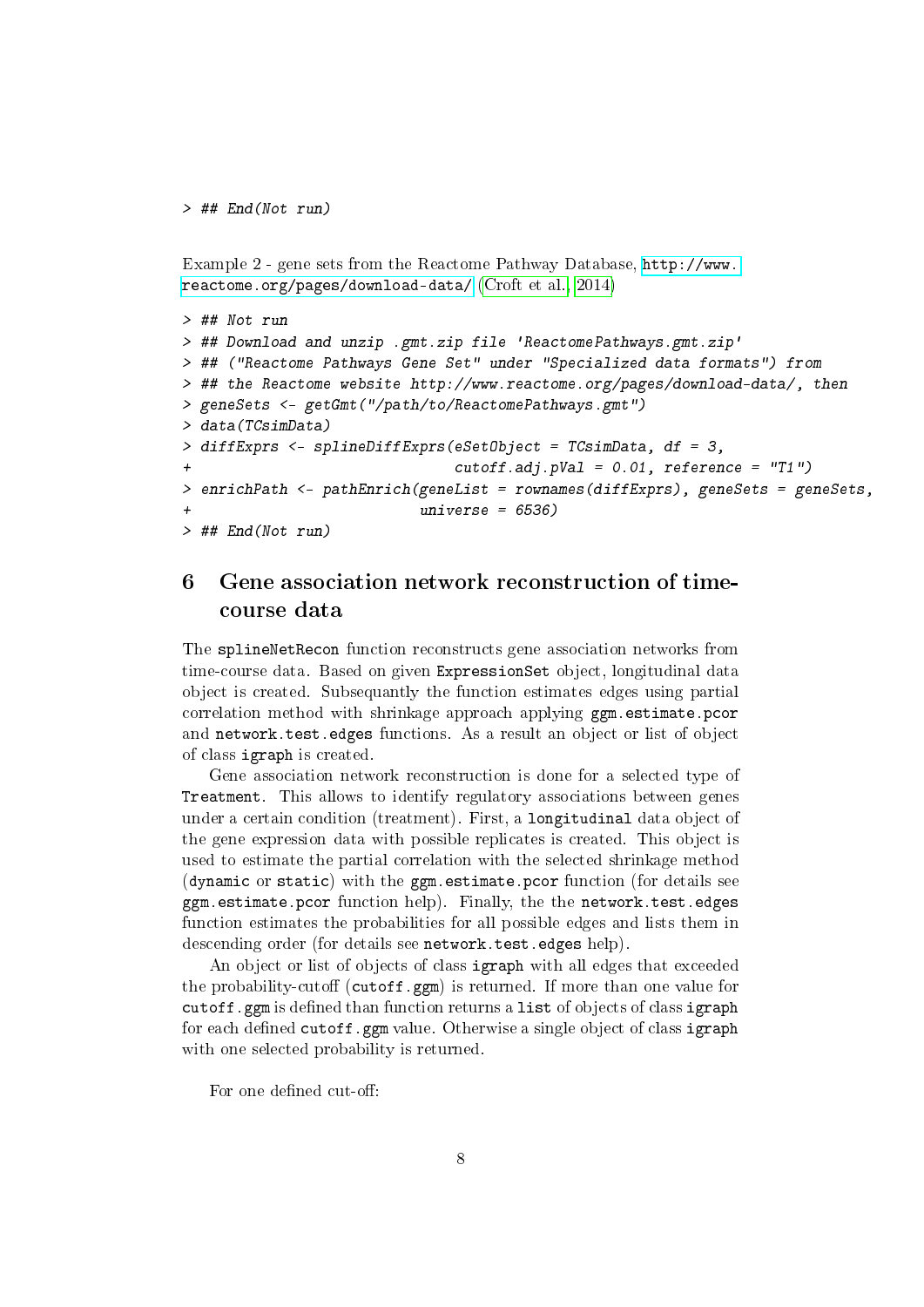```
> igr <- splineNetRecon(eSetObject = TCsimData, treatmentType = "T2",
+ probesForNR = rownames(diffExprs),
+ cutoff.ggm = 0.7, method = "dynamic")
----------------------------------------------------------------
Longitudinal object
----------------------------------------------------------------
$time
[1] 1 4 8 16 24 32 40 48
$repeats
[1] 2 2 2 2 2 2 2 2
Estimating optimal shrinkage intensity lambda (correlation matrix): 0.5457
Estimate (local) false discovery rates (partial correlations):
Step 1... determine cutoff point
Step 2... estimate parameters of null distribution and eta0
Step 3... compute p-values and estimate empirical PDF/CDF
Step 4... compute q-values and local fdr
-------------- igraph_0.7 --------------
Significant edges: 838
   Corresponding to 0.19 % of possible edges
Number of nodes: 359
> plot(igr, vertex.label = NA, vertex.size = 3, main = "igraph_0.7")
```


For more defined cut-off values: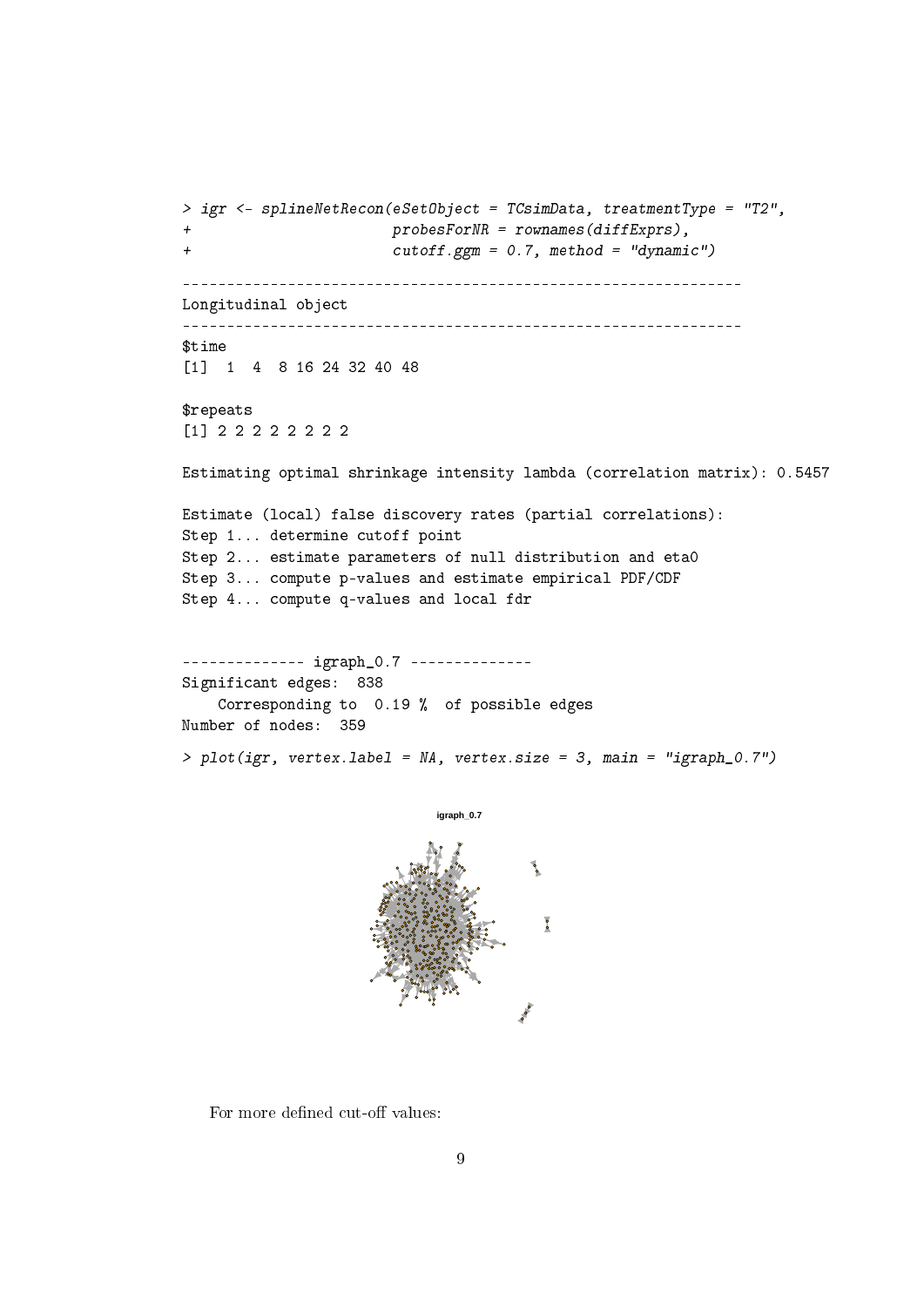```
> igr <- splineNetRecon(eSetObject = TCsimData, treatmentType = "T2",
+ probesForNR = rownames(diffExprs),
+ cutoff.ggm = c(0.8,0.9), method = "dynamic")
----------------------------------------------------------------
Longitudinal object
----------------------------------------------------------------
$time
[1] 1 4 8 16 24 32 40 48
$repeats
[1] 2 2 2 2 2 2 2 2
Estimating optimal shrinkage intensity lambda (correlation matrix): 0.5457
Estimate (local) false discovery rates (partial correlations):
Step 1... determine cutoff point
Step 2... estimate parameters of null distribution and eta0
Step 3... compute p-values and estimate empirical PDF/CDF
Step 4... compute q-values and local fdr
-------------- igraph_0.8 --------------
Significant edges: 587
   Corresponding to 0.13 % of possible edges
Number of nodes: 302
-------------- igraph_0.9 --------------
Significant edges: 275
   Corresponding to 0.06 % of possible edges
Number of nodes: 184
> plot(igr[[1]], vertex. label = NA, vertex.size = 3, main = "igraph_0.8")> plot(igr[[2]], vertex.label = NA, vertex.size = 3, main = "igraph_0.9")
```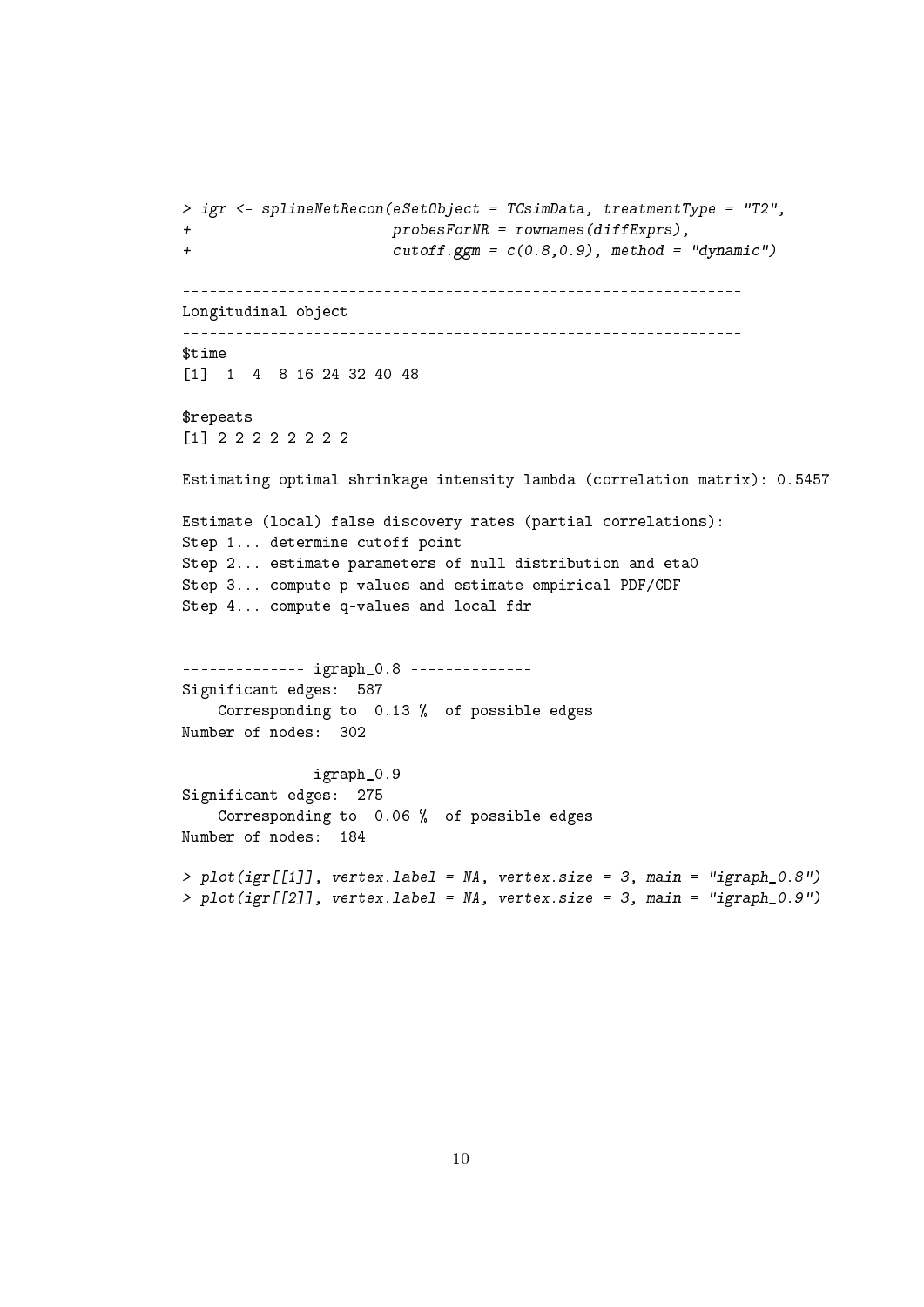

# <span id="page-10-0"></span>7 Scale-free properties of a network

Biological networks are thought to be scale-free. Scale-free networks follow a power-law distribution of the degrees of nodes in the network [\(Barabási and](#page-13-7) [Albert, 1999;](#page-13-7) [Albert, 2005\)](#page-13-8). Power-law distribution is characterised by the exponent  $\gamma$ . The probability that a node has the degree k (k connections) is given by:

$$
P(k) \sim k^{-\gamma} \tag{2}
$$

or after logarithmic transformation:

$$
log P(k) \sim -\gamma log k \tag{3}
$$

For most biological networks the exponent  $\gamma$  ranges between 2 and 3 [\(Barabási and Oltvai, 2004\)](#page-13-9). Nevertheless, subnetworks of a scale freenetwork are not necessarily scale-free [\(Stumpf et al., 2005\)](#page-13-10).

The networkProperties function plots the degree distribution of nodes in a given network (igraph). For comparison, the degree exponents of the Reactome and BioGRID networks are shown [\(Croft et al., 2014;](#page-13-6) [Stark et al.,](#page-13-11) [2006\)](#page-13-11). Both of these networks are derived from functional interaction pairs obtained from Reactome and BioGRID repositories. The functional interaction pairs were extracted from mentioned databases and are provided in FIs data package.

> library(FIs)

> data(FIs)

> names(FIs)

- > head(FIs\$FIs\_Reactome)
- > head(FIs\$FIs BioGRID)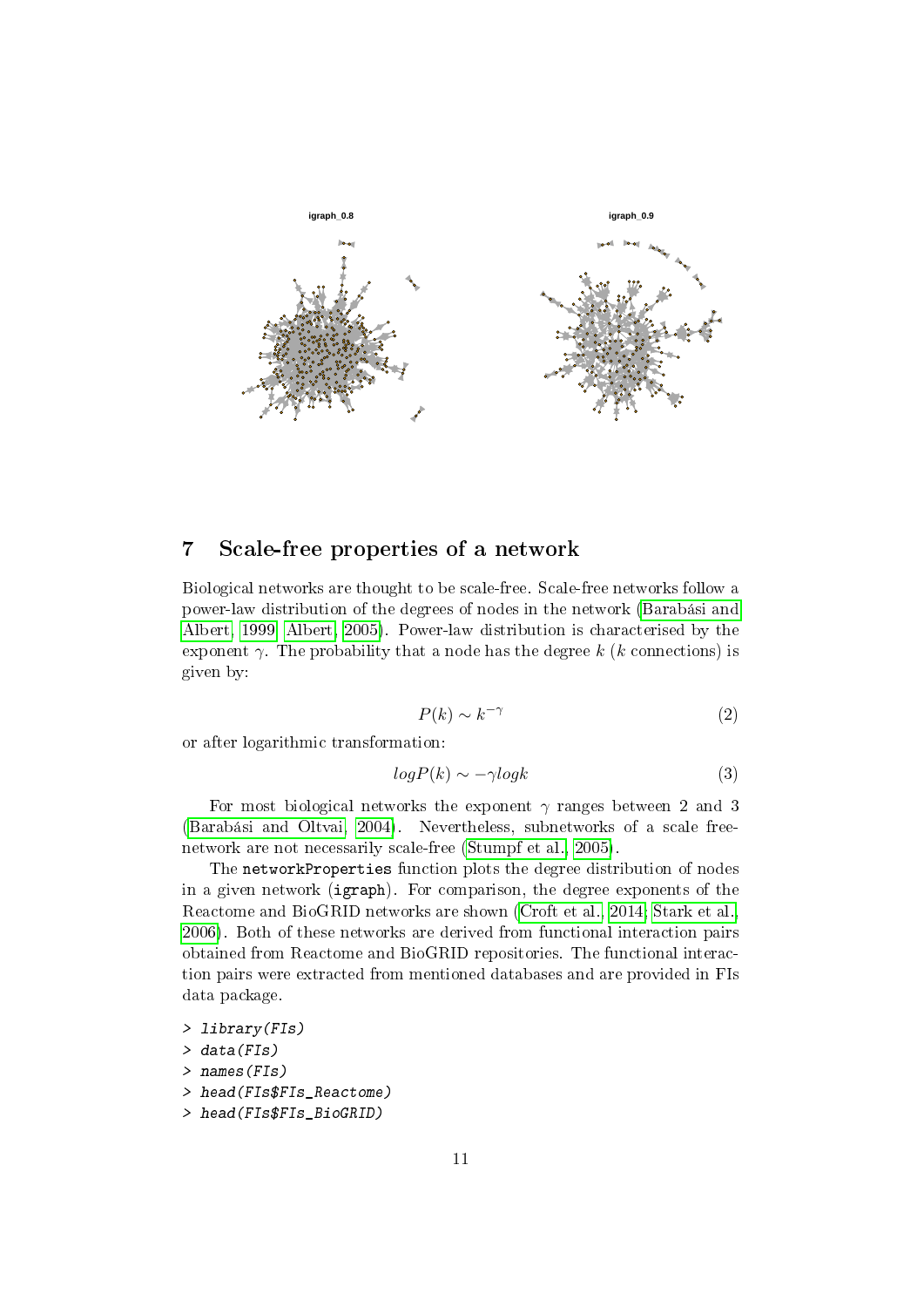For each given igraph three types of plots are created: empirical cumulative distribution, degree distribution and power-law degree distribution on log-log scale with fitted trend line. Additionally, a summary table containing the number of nodes, the number of edges and the degree exponents for each given network is returned.

```
> igr <- splineNetRecon(eSetObject = TCsimData, treatmentType = "T2",
+ probesForNR = rownames(diffExprs),
+ cutoff.ggm = c(0.7,0.8,0.9), method = "dynamic")
----------------------------------------------------------------
Longitudinal object
----------------------------------------------------------------
$time
[1] 1 4 8 16 24 32 40 48
$repeats
[1] 2 2 2 2 2 2 2 2
Estimating optimal shrinkage intensity lambda (correlation matrix): 0.5457
Estimate (local) false discovery rates (partial correlations):
Step 1... determine cutoff point
Step 2... estimate parameters of null distribution and eta0
Step 3... compute p-values and estimate empirical PDF/CDF
Step 4... compute q-values and local fdr
-------------- igraph_0.7 --------------
Significant edges: 838
   Corresponding to 0.19 % of possible edges
Number of nodes: 359
-------------- igraph_0.8 --------------
Significant edges: 587
   Corresponding to 0.13 % of possible edges
Number of nodes: 302
-------------- igraph_0.9 --------------
Significant edges: 275
   Corresponding to 0.06 % of possible edges
Number of nodes: 184
> scaleFreeProp <- networkProperties(igr)
> head(scaleFreeProp)
```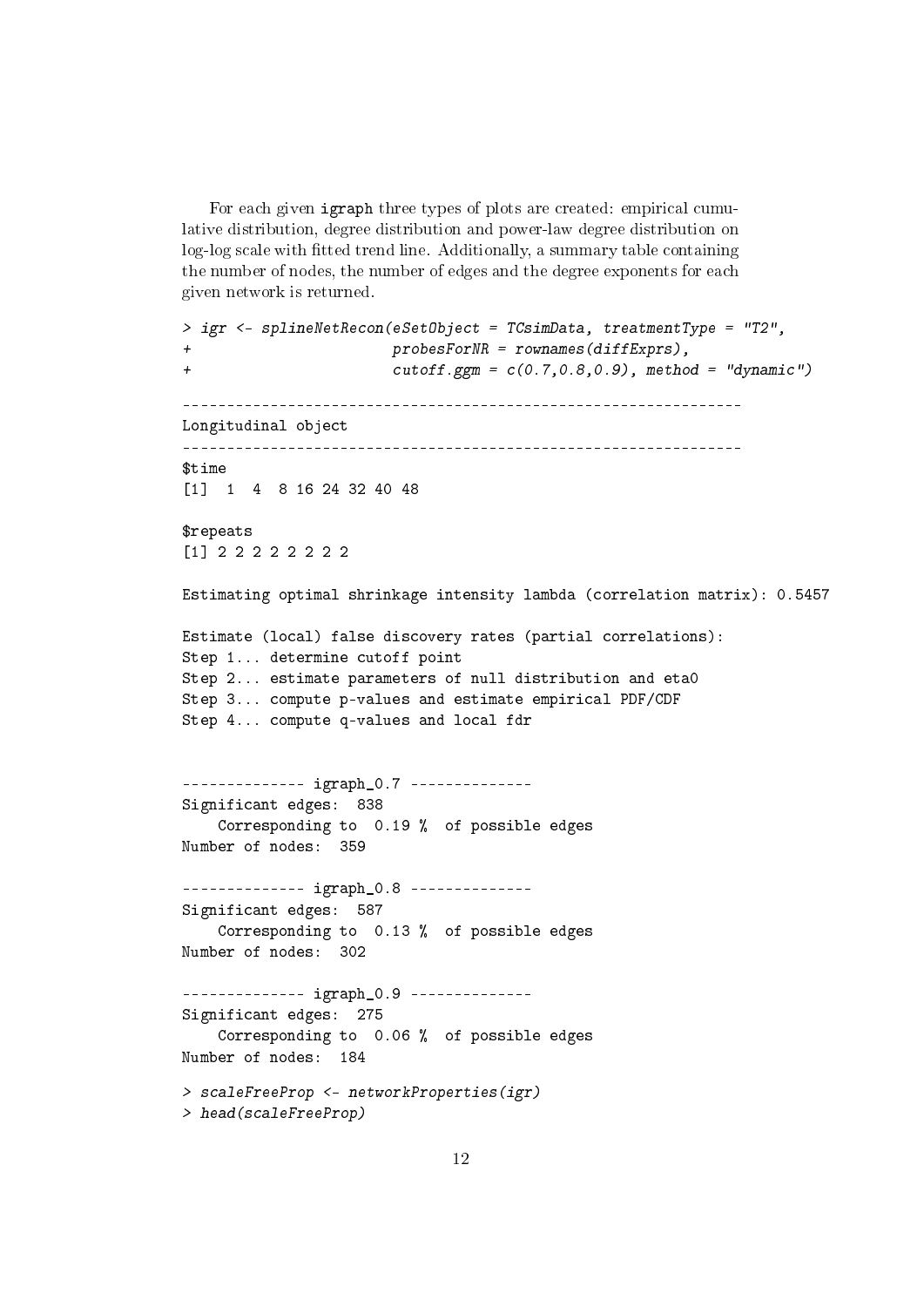|            | nodes |              | edges degree_exponent |
|------------|-------|--------------|-----------------------|
| igraph_0.7 | 359   | 1676         | 1.4466                |
| igraph_0.8 | 302   | 1174         | 1.4214                |
| igraph_0.9 | 184   | 550          | 1.4494                |
| Reactome   |       | 6770 148733  | 1.2531                |
| BioGRID    |       | 19127 213150 | 1.5292                |

Examplary figures ploted in .pdf files are shown below.

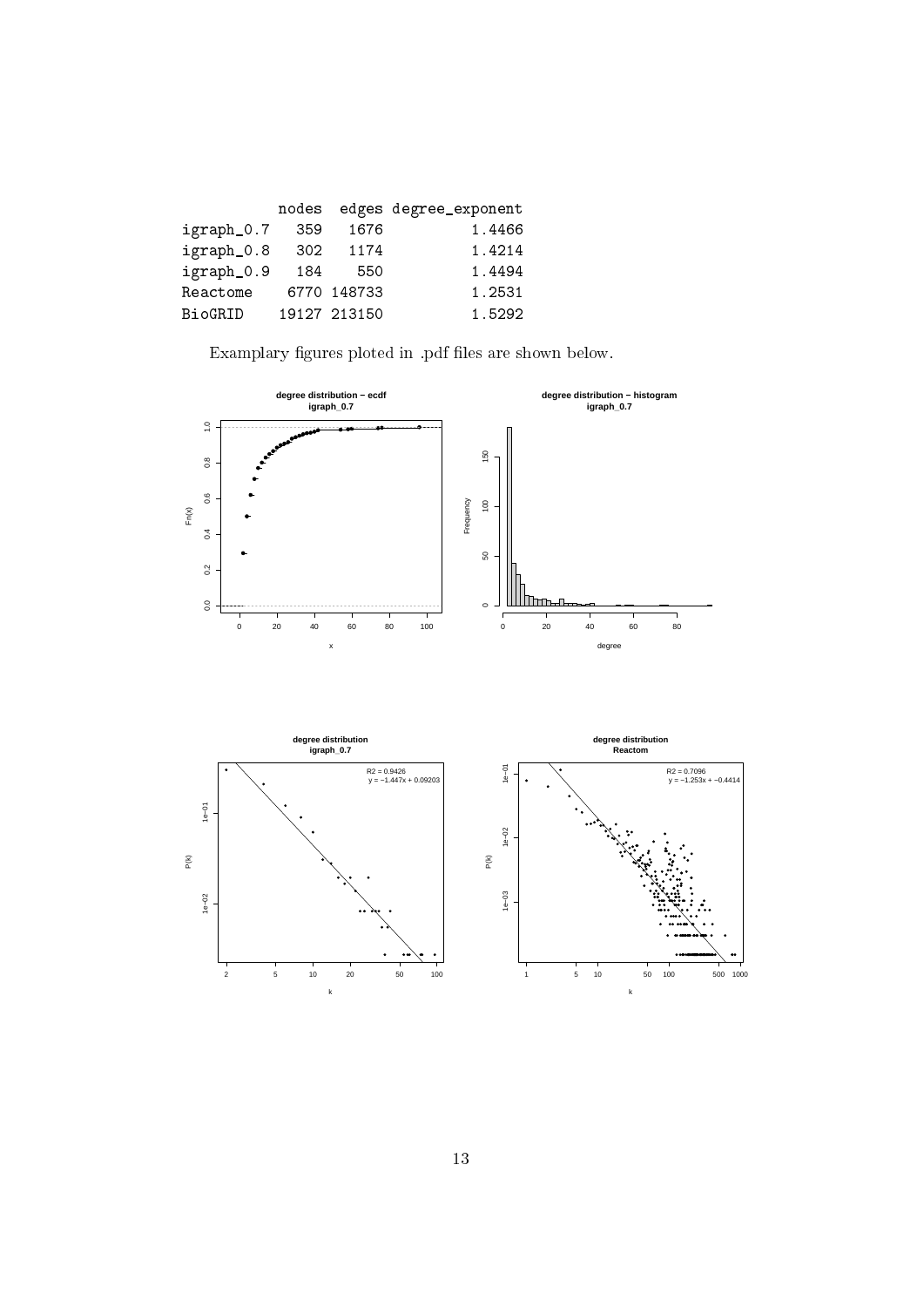# References

- <span id="page-13-8"></span>Albert, R. (2005). Scale-free networks in cell biology. Journal of Cell Science, 118:49474957.
- <span id="page-13-7"></span>Barabási, A.-L. and Albert, R. (1999). Emergence of scaling in random networks.  $Science$ ,  $286:509-512$ .
- <span id="page-13-9"></span>Barabási, A.-L. and Oltvai, Z. N. (2004). Network biology: understanding the cell's functional organization. Nature Reviews Genetics,  $5(2)$ :101-113.
- <span id="page-13-6"></span>Croft, D., Mundo, A. F., Haw, R., Milacic, M., Weiser, J., Wu, G., Caudy, M., Garapati, P., Gillespie, M., Kamdar, M. R., Jassal, B., Jupe, S. Matthews, L., May, B., Palatnik, S., Rothfels, K., Shamovsky, V., Song, H., Williams, M., Birney, E., Hermjakob, H., Stein, L., and D'Eustachio, P. (2014). The reactome pathway knowledgebase. Nucleic Acids Research,  $42(Database issue):472-477.$
- <span id="page-13-2"></span>Marbach, D., Schaffter, T., Mattiussi, C., and Floreano, D. (2009). Generating realistic in silico gene networks for performance assessment of reverse engineering methods. Journal of Computational Biology,  $16(2)$ :229-239.
- <span id="page-13-0"></span>Michna, A., Braselmann, H., Selmansberger, M., Dietz, A., Hess, J., Gomolka, M., Hornhardt, S., Blüthgen, N., Zitzelsberger, H., and Unger, K. (2016). Natural cubic spline regression modeling followed by dynamic network reconstruction for the identification of radiation-sensitivity gene association networks from time-course transcriptome data. PLoS One, 11(8):e0160791.
- <span id="page-13-3"></span>Reactome project (n.d.). Reactome functional interaction network. Retrieved September 25, 2015 from http://www.reactome.org/.
- <span id="page-13-1"></span>Schaffter, T., Marbach, D., and Floreano, D. (2011). GeneNetWeaver: In silico benchmark generation and performance profiling of network inference methods. Bioinformatics,  $27(16)$ :2263-2270.
- <span id="page-13-4"></span>Schaffter, T., Marbach, D., and Gilles, R. (2010). GNW User Manual.
- <span id="page-13-5"></span>Smyth, G. K. (2004). Linear models and empirical bayes methods for assessing differential expression in microarray experiments. Statistical Applications in Genetics and Molecular Biology, 3(1):Article 3.
- <span id="page-13-11"></span>Stark, C., Breitkreutz, B.-J., Reguly, T., Boucher, L., Breitkreutz, A., and Tyers, M. (2006). Biogrid: a general repository for interaction datasets. Nucleic Acids Research,  $34(D \text{ database issue})$ :535-539.
- <span id="page-13-10"></span>Stumpf, M. P. H., Wiuf, C., and May, R. M. (2005). Subnets of scalefree networks are not scale-free: Sampling properties of networks. *PNAS*, 102(12):4221-4224.